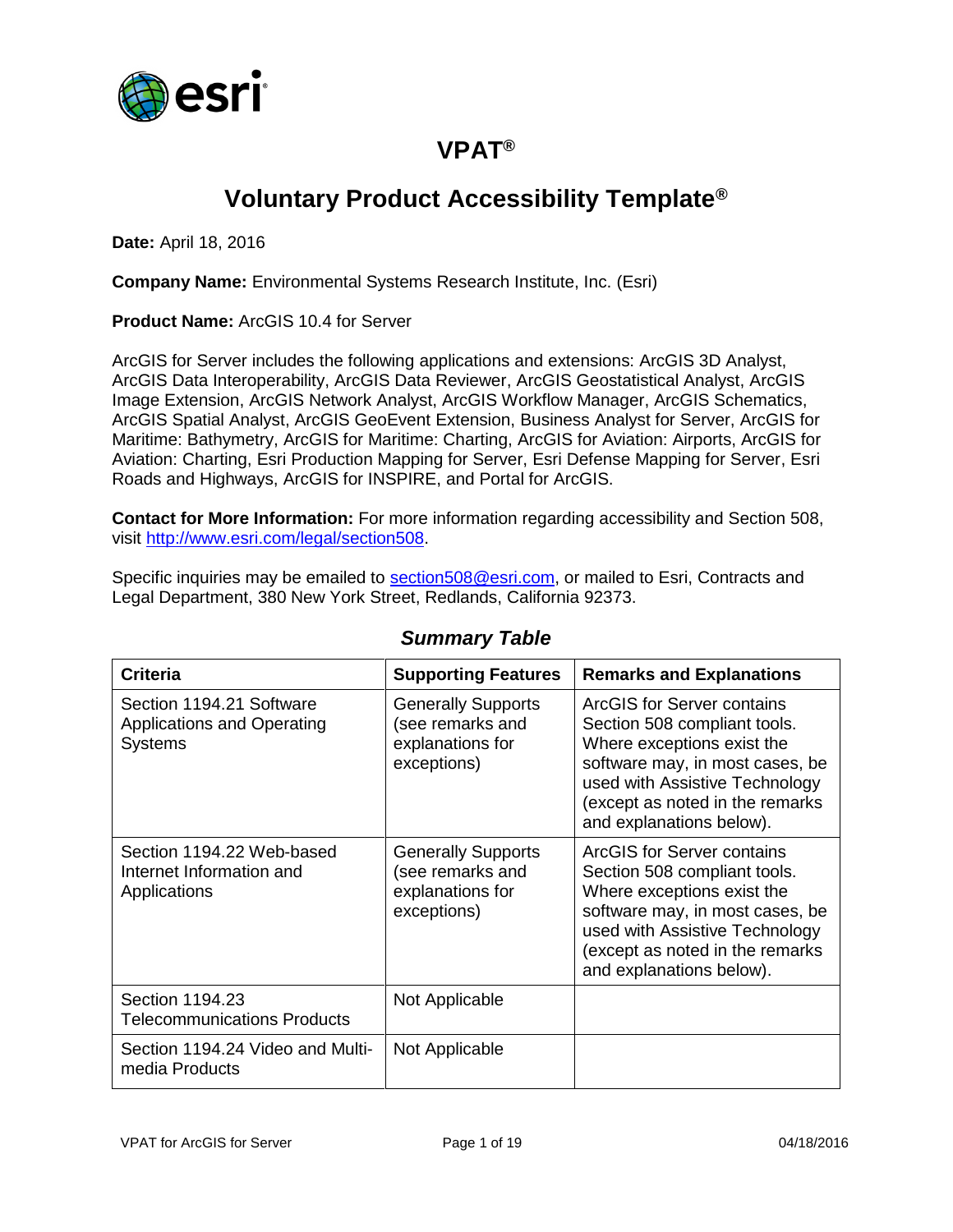| Section 1194.25 Self-Contained,<br><b>Closed Products</b> | Not Applicable                                                                   |                                            |
|-----------------------------------------------------------|----------------------------------------------------------------------------------|--------------------------------------------|
| Section 1194.26 Desktop and<br><b>Portable Computers</b>  | Not Applicable                                                                   |                                            |
| Section 1194.31 Functional<br>Performance Criteria        | <b>Generally Supports</b><br>(see remarks and<br>explanations for<br>exceptions) | See the remarks and<br>explanations below. |
| Section 1194.41 Information,<br>Documentation and Support | <b>Supports</b>                                                                  | See the remarks and<br>explanations below. |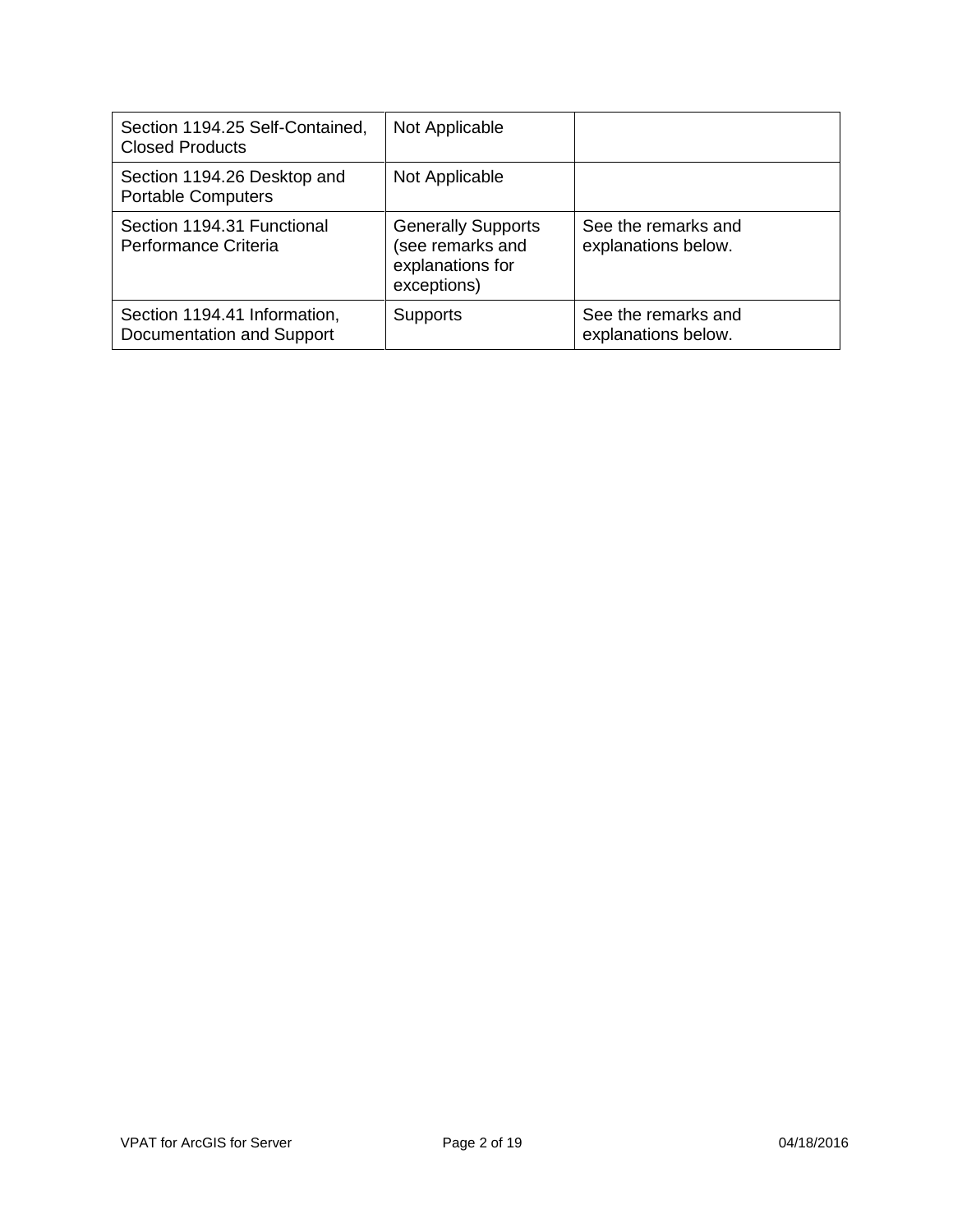| <b>Criteria</b>                                                                                                                                                                                                                                                                                                                                                                                                                                                                                                                                                                                         | <b>Supporting Features</b> | <b>Remarks and Explanations</b>                                                                                                                                                    |
|---------------------------------------------------------------------------------------------------------------------------------------------------------------------------------------------------------------------------------------------------------------------------------------------------------------------------------------------------------------------------------------------------------------------------------------------------------------------------------------------------------------------------------------------------------------------------------------------------------|----------------------------|------------------------------------------------------------------------------------------------------------------------------------------------------------------------------------|
| (a) When software is designed to<br>run on a system that has a<br>keyboard, product functions shall<br>be executable from a keyboard<br>where the function itself or the<br>result of performing a function<br>can be discerned textually.                                                                                                                                                                                                                                                                                                                                                              | Supports                   | ArcGIS for Server uses web<br>browsers to host the dialogs and<br>interfaces, any keyboard or<br>device interaction is governed<br>by the support of the browser<br>and web pages. |
| (b) Applications shall not disrupt<br>or disable activated features of<br>other products that are identified<br>as accessibility features, where<br>those features are developed and<br>documented according to<br>industry standards. Applications<br>also shall not disrupt or disable<br>activated features of any<br>operating system that are<br>identified as accessibility features<br>where the application<br>programming interface for those<br>accessibility features has been<br>documented by the manufacturer<br>of the operating system and is<br>available to the product<br>developer. | <b>Supports</b>            |                                                                                                                                                                                    |
| (c) A well-defined on-screen<br>indication of the current focus<br>shall be provided that moves<br>among interactive interface<br>elements as the input focus<br>changes. The focus shall be<br>programmatically exposed so<br>that Assistive Technology can<br>track focus and focus changes.                                                                                                                                                                                                                                                                                                          | Supports                   | ArcGIS for Server uses web<br>browsers to host the dialogs and<br>interfaces, any keyboard or<br>device interaction is governed<br>by the support of the browser<br>and web pages. |
| (d) Sufficient information about a<br>user interface element including<br>the identity, operation and state<br>of the element shall be available<br>to Assistive Technology. When<br>an image represents a program<br>element, the information<br>conveyed by the image must also<br>be available in text.                                                                                                                                                                                                                                                                                              | <b>Supports</b>            |                                                                                                                                                                                    |
| (e) When bitmap images are<br>used to identify controls, status                                                                                                                                                                                                                                                                                                                                                                                                                                                                                                                                         | Supports                   | ArcGIS for Server uses web<br>browsers to host the dialogs and                                                                                                                     |

*Section 1194.21 Software Applications and Operating Systems – Detail*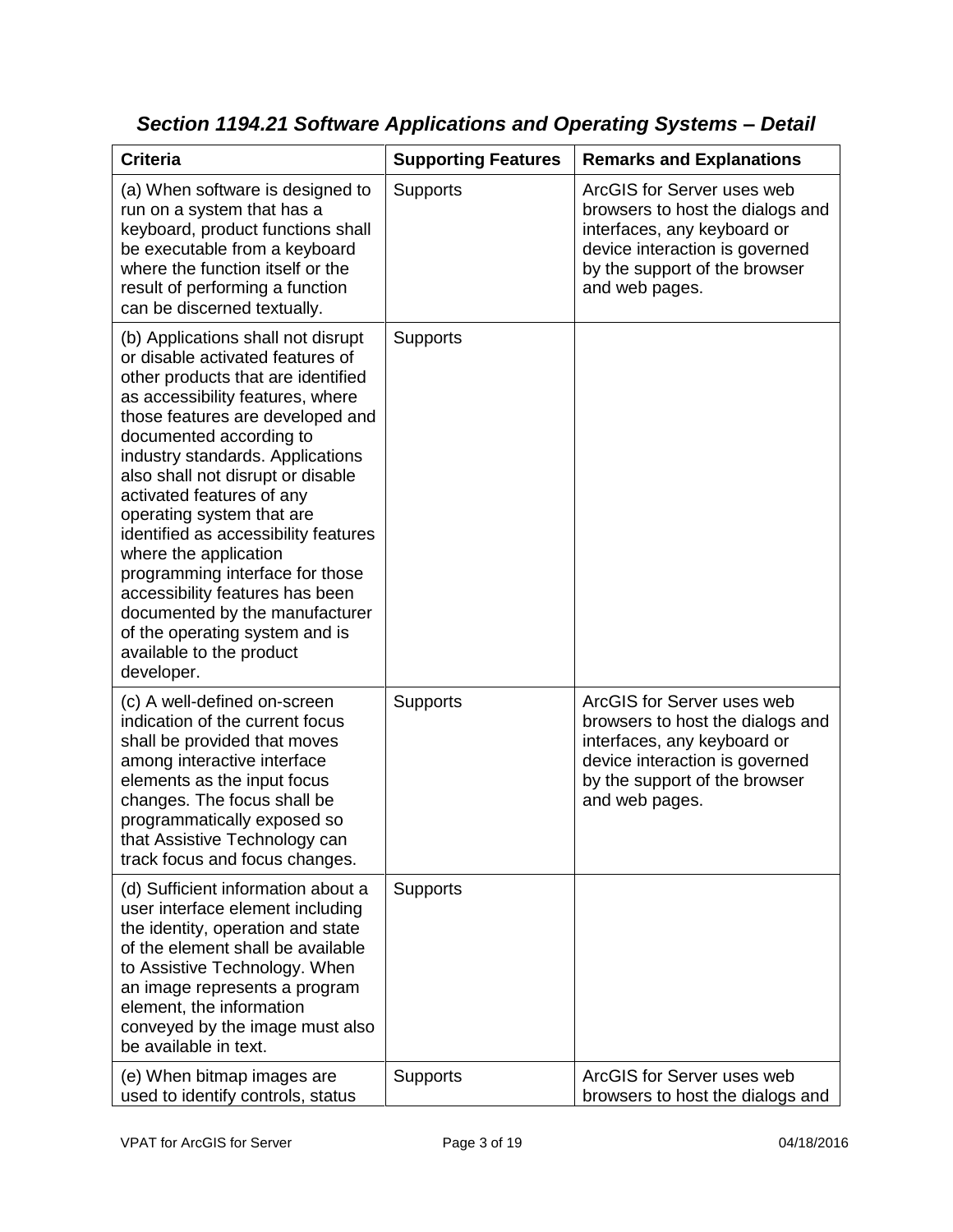| indicators, or other programmatic<br>elements, the meaning assigned<br>to those images shall be<br>consistent throughout an<br>application's performance.                                                                                                           |                                                                      | interfaces, any keyboard or<br>device interaction is governed<br>by the support of the browser<br>and web pages.                                                                   |
|---------------------------------------------------------------------------------------------------------------------------------------------------------------------------------------------------------------------------------------------------------------------|----------------------------------------------------------------------|------------------------------------------------------------------------------------------------------------------------------------------------------------------------------------|
| (f) Textual information shall be<br>provided through operating<br>system functions for displaying<br>text. The minimum information<br>that shall be made available is<br>text content, text input caret<br>location, and text attributes.                           | Supports                                                             | ArcGIS for Server uses web<br>browsers to host the dialogs and<br>interfaces, any keyboard or<br>device interaction is governed<br>by the support of the browser<br>and web pages. |
| (g) Applications shall not override<br>user selected contrast and color<br>selections and other individual<br>display attributes.                                                                                                                                   | Supports                                                             |                                                                                                                                                                                    |
| (h) When animation is displayed,<br>the information shall be<br>displayable in at least one non-<br>animated presentation mode at<br>the option of the user.                                                                                                        | <b>Supports</b>                                                      |                                                                                                                                                                                    |
| (i) Color coding shall not be used<br>as the only means of conveying<br>information, indicating an action,<br>prompting a response, or<br>distinguishing a visual element.                                                                                          | Supports                                                             |                                                                                                                                                                                    |
| (j) When a product permits a user<br>to adjust color and contrast<br>settings, a variety of color<br>selections capable of producing a<br>range of contrast levels shall be<br>provided.                                                                            | <b>Supports</b>                                                      |                                                                                                                                                                                    |
| (k) Software shall not use<br>flashing or blinking text, objects,<br>or other elements having a flash<br>or blink frequency greater than 2<br>Hz and lower than 55 Hz.                                                                                              | Supports                                                             |                                                                                                                                                                                    |
| (I) When electronic forms are<br>used, the form shall allow people<br>using Assistive Technology to<br>access the information, field<br>elements, and functionality<br>required for completion and<br>submission of the form, including<br>all directions and cues. | Supports when<br>combined with<br>compatible Assistive<br>Technology |                                                                                                                                                                                    |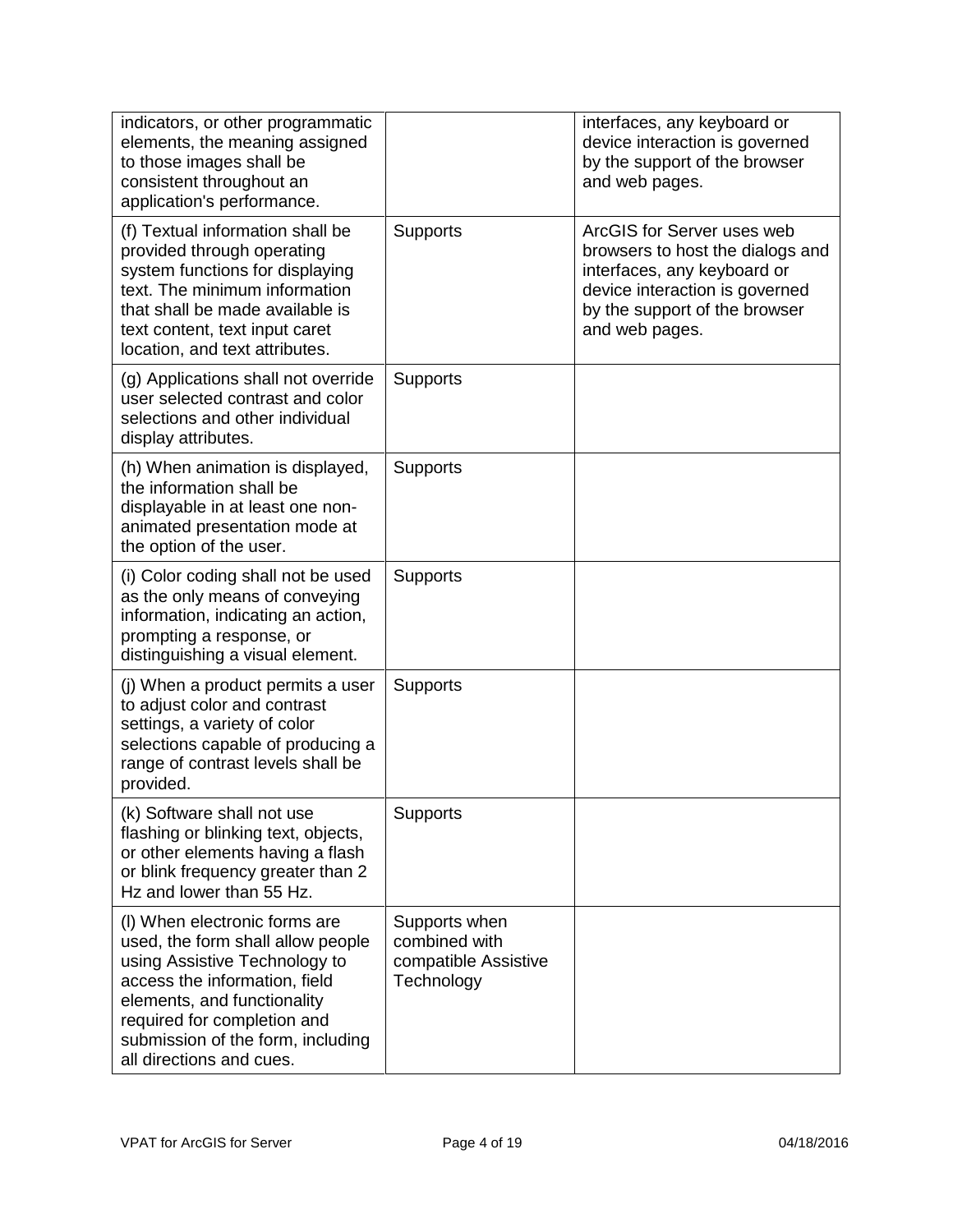| <b>Criteria</b>                                                                                                                                              | <b>Supporting Features</b>         | <b>Remarks and Explanations</b>                                                                                                                                                                                                                                                                                                                                                                                                                                                                                                                                                  |
|--------------------------------------------------------------------------------------------------------------------------------------------------------------|------------------------------------|----------------------------------------------------------------------------------------------------------------------------------------------------------------------------------------------------------------------------------------------------------------------------------------------------------------------------------------------------------------------------------------------------------------------------------------------------------------------------------------------------------------------------------------------------------------------------------|
| (a) A text equivalent for every<br>non-text element shall be<br>provided (e.g., via "alt",<br>"longdesc", or in element<br>content).                         | Supports with<br><b>Exceptions</b> | Most controls provide 'alt' text<br>but some do not given the<br>inherent nature of geographic<br>information systems (GIS)<br>software, mapping software,<br>and/or general limits on the<br>framework or technology.<br>Note: ArcGIS for Server<br>contains geographic information<br>system (GIS) technology that<br>captures, manages, and<br>analyzes data through digital<br>maps. Some GIS functions<br>(such as drawing lines on a<br>digital map) cannot be<br>represented with text equivalent<br>and, therefore, no text<br>equivalent exists for these<br>functions. |
| (b) Equivalent alternatives for any<br>multimedia presentation shall be<br>synchronized with the<br>presentation.                                            | Not Applicable                     |                                                                                                                                                                                                                                                                                                                                                                                                                                                                                                                                                                                  |
| (c) Web pages shall be designed<br>so that all information conveyed<br>with color is also available<br>without color, for example from<br>context or markup. | Not Applicable                     |                                                                                                                                                                                                                                                                                                                                                                                                                                                                                                                                                                                  |
| (d) Documents shall be<br>organized so they are readable<br>without requiring an associated<br>style sheet.                                                  | Not Applicable                     |                                                                                                                                                                                                                                                                                                                                                                                                                                                                                                                                                                                  |
| (e) Redundant text links shall be<br>provided for each active region of<br>a server-side image map.                                                          | Supports with<br>Exceptions        | Most controls support redundant<br>text links but some do not given<br>the inherent nature of GIS<br>software, mapping software,<br>and/or general limits on the<br>framework or technology.<br>Note: ArcGIS for Server<br>contains geographic information<br>system (GIS) technology that<br>captures, manages, and                                                                                                                                                                                                                                                             |

*Section 1194.22 Web-based Internet Information and Applications – Detail*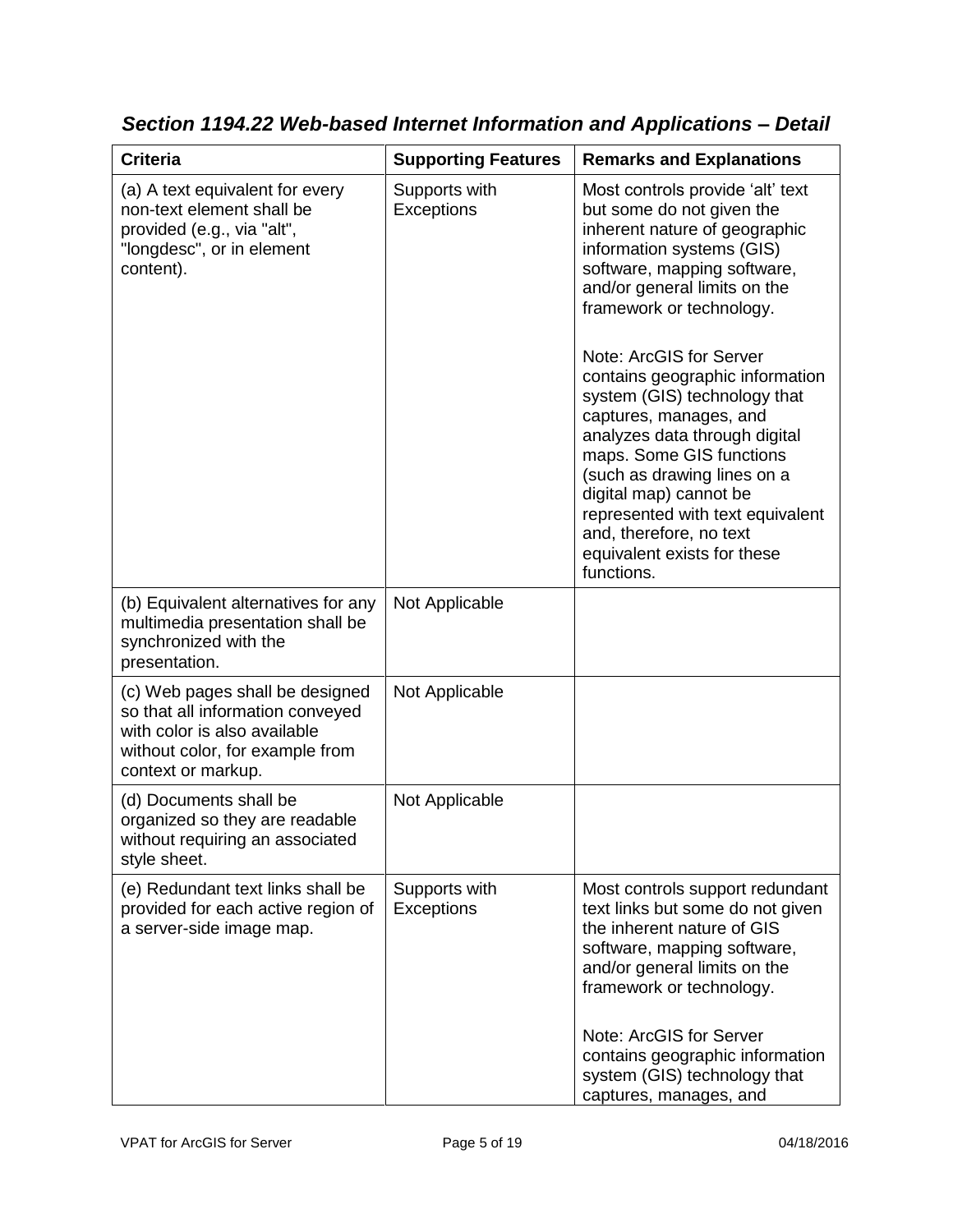|                                                                                                                                                                                                                                                                                                                             |                                    | analyzes data through digital<br>maps. Some aspects of a digital<br>map or of GIS software are<br>inherently visual/graphical and<br>cannot be adequately<br>represented in text.                                                                                                                              |
|-----------------------------------------------------------------------------------------------------------------------------------------------------------------------------------------------------------------------------------------------------------------------------------------------------------------------------|------------------------------------|----------------------------------------------------------------------------------------------------------------------------------------------------------------------------------------------------------------------------------------------------------------------------------------------------------------|
| (f) Client-side image maps shall<br>be provided instead of server-<br>side image maps except where<br>the regions cannot be defined<br>with an available geometric<br>shape.                                                                                                                                                | Supports                           |                                                                                                                                                                                                                                                                                                                |
| (g) Row and column headers<br>shall be identified for data tables.                                                                                                                                                                                                                                                          | Supports                           |                                                                                                                                                                                                                                                                                                                |
| (h) Markup shall be used to<br>associate data cells and header<br>cells for data tables that have two<br>or more logical levels of row or<br>column headers.                                                                                                                                                                | <b>Supports</b>                    |                                                                                                                                                                                                                                                                                                                |
| (i) Frames shall be titled with text<br>that facilitates frame identification<br>and navigation.                                                                                                                                                                                                                            | Not Applicable                     |                                                                                                                                                                                                                                                                                                                |
| (j) Pages shall be designed to<br>avoid causing the screen to<br>flicker with a frequency greater<br>than 2 Hz and lower than 55 Hz.                                                                                                                                                                                        | <b>Supports</b>                    |                                                                                                                                                                                                                                                                                                                |
| (k) A text-only page, with<br>equivalent information or<br>functionality, shall be provided to<br>make a web site comply with the<br>provisions of this part, when<br>compliance cannot be<br>accomplished in any other way.<br>The content of the text-only page<br>shall be updated whenever the<br>primary page changes. | Not Applicable                     | <b>ArcGIS for Server contains</b><br>geographic information system<br>(GIS) technology that captures,<br>manages, and analyzes<br>information through digital maps.<br>Some aspects of a digital map<br>or of GIS software are inherently<br>visual/graphical and cannot be<br>adequately represented in text. |
| (I) When pages utilize scripting<br>languages to display content, or<br>to create interface elements, the<br>information provided by the script<br>shall be identified with functional<br>text that can be read by Assistive<br>Technology.                                                                                 | Supports with<br><b>Exceptions</b> |                                                                                                                                                                                                                                                                                                                |
| (m) When a web page requires<br>that an applet, plug-in or other<br>application be present on the                                                                                                                                                                                                                           | Not Applicable                     |                                                                                                                                                                                                                                                                                                                |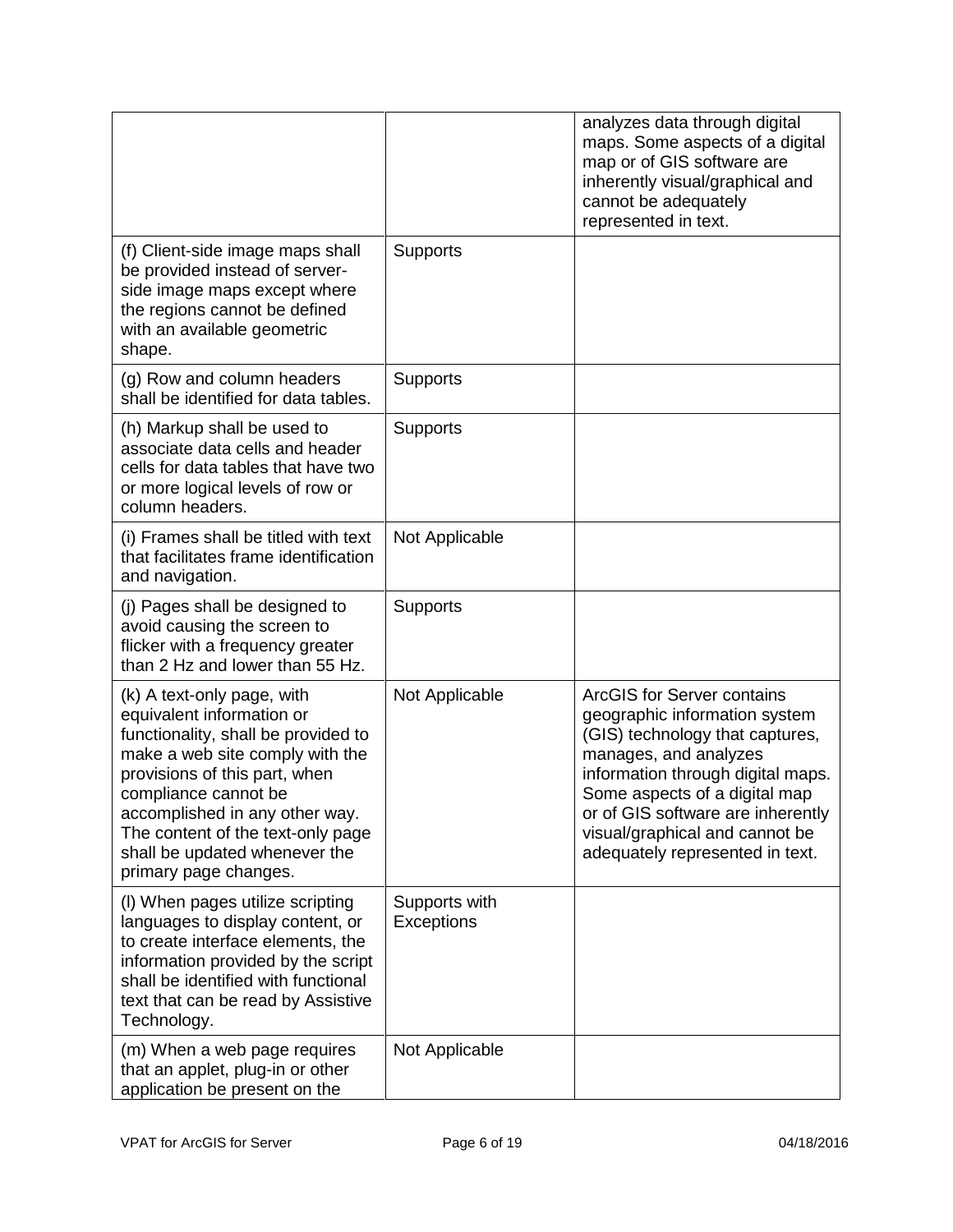| client system to interpret page<br>content, the page must provide a<br>link to a plug-in or applet that<br>complies with $§1194.21(a)$<br>through (I).                                                                                                                                              |                |  |
|-----------------------------------------------------------------------------------------------------------------------------------------------------------------------------------------------------------------------------------------------------------------------------------------------------|----------------|--|
| (n) When electronic forms are<br>designed to be completed on-<br>line, the form shall allow people<br>using Assistive Technology to<br>access the information, field<br>elements, and functionality<br>required for completion and<br>submission of the form, including<br>all directions and cues. | Not Applicable |  |
| (o) A method shall be provided<br>that permits users to skip<br>repetitive navigation links.                                                                                                                                                                                                        | Not Applicable |  |
| (p) When a timed response is<br>required, the user shall be alerted<br>and given sufficient time to<br>indicate more time is required.                                                                                                                                                              | Not Applicable |  |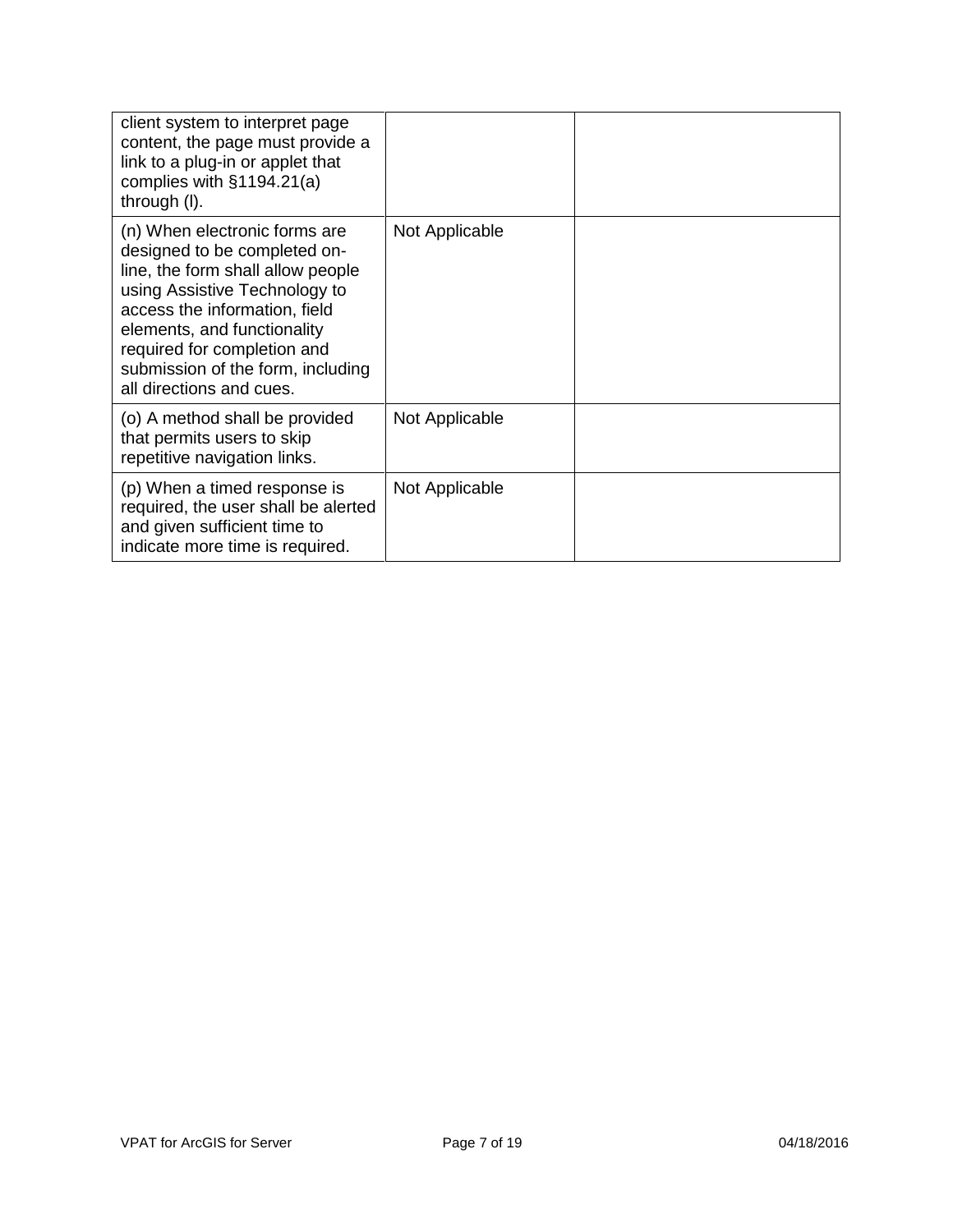| <b>Criteria</b>                                                                                                                                                                                                                                                                                                                                                       | <b>Supporting Features</b> | <b>Remarks and Explanations</b> |
|-----------------------------------------------------------------------------------------------------------------------------------------------------------------------------------------------------------------------------------------------------------------------------------------------------------------------------------------------------------------------|----------------------------|---------------------------------|
| (a) Telecommunications products<br>or systems which provide a<br>function allowing voice<br>communication and which do not<br>themselves provide a TTY<br>functionality shall provide a<br>standard non-acoustic<br>connection point for TTYs.<br>Microphones shall be capable of<br>being turned on and off to allow<br>the user to intermix speech with<br>TTY use. | Not Applicable             |                                 |
| (b) Telecommunications products<br>which include voice<br>communication functionality shall<br>support all commonly used cross-<br>manufacturer non-proprietary<br>standard TTY signal protocols.                                                                                                                                                                     | Not Applicable             |                                 |
| (c) Voice mail, auto-attendant,<br>and interactive voice response<br>telecommunications systems<br>shall be usable by TTY users<br>with their TTYs.                                                                                                                                                                                                                   | Not Applicable             |                                 |
| (d) Voice mail, messaging, auto-<br>attendant, and interactive voice<br>response telecommunications<br>systems that require a response<br>from a user within a time interval,<br>shall give an alert when the time<br>interval is about to run out, and<br>shall provide sufficient time for<br>the user to indicate more time is<br>required.                        | Not Applicable             |                                 |
| (e) Where provided, caller<br>identification and similar<br>telecommunications functions<br>shall also be available for users<br>of TTYs, and for users who<br>cannot see displays.                                                                                                                                                                                   | Not Applicable             |                                 |
| (f) For transmitted voice signals,<br>telecommunications products<br>shall provide a gain adjustable up<br>to a minimum of 20 dB. For<br>incremental volume control, at                                                                                                                                                                                               | Not Applicable             |                                 |

### *Section 1194.23 Telecommunications Products – Detail*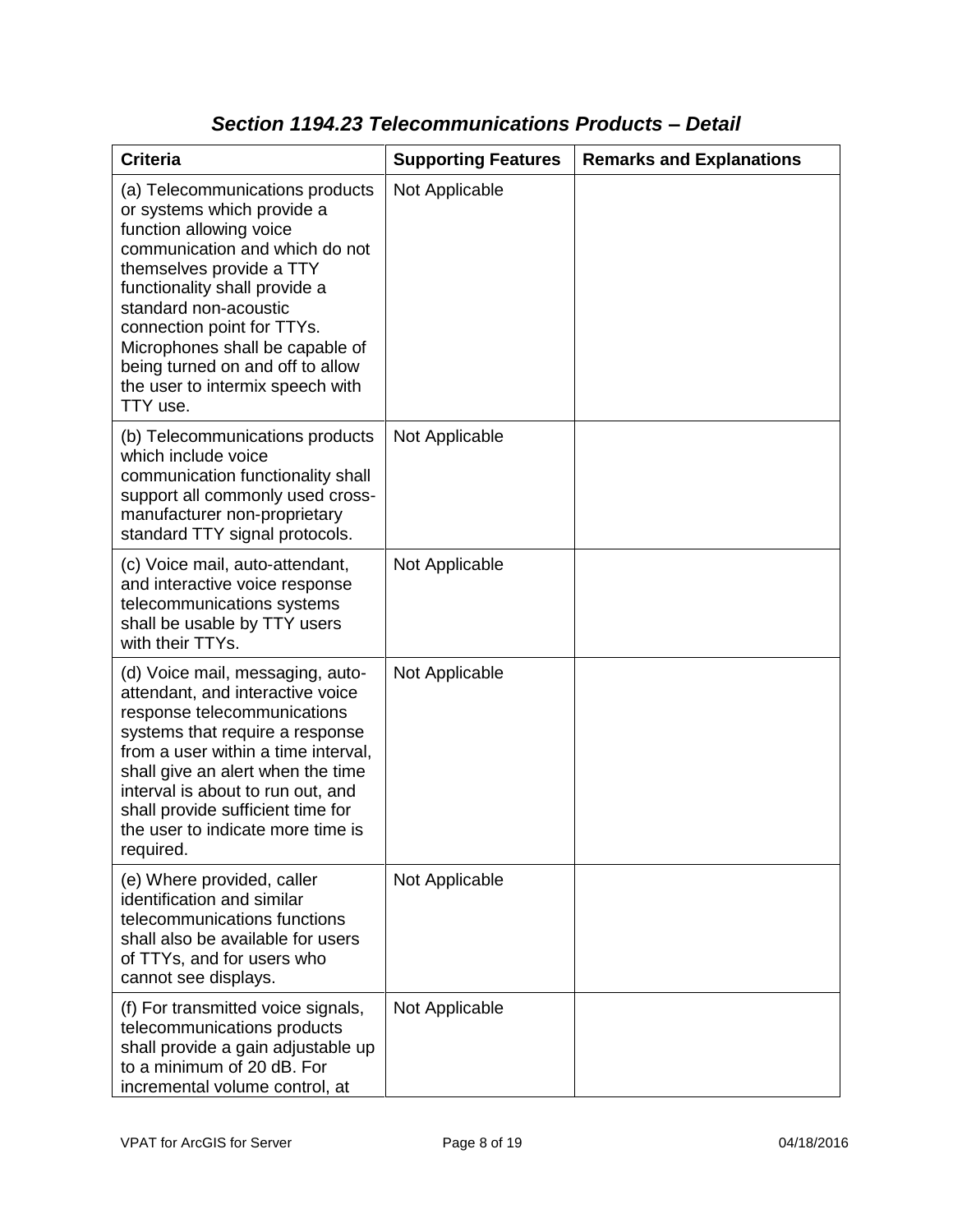| least one intermediate step of 12<br>dB of gain shall be provided.                                                                                                                                                                                                                                                                                                                                                                                                                                                   |                |  |
|----------------------------------------------------------------------------------------------------------------------------------------------------------------------------------------------------------------------------------------------------------------------------------------------------------------------------------------------------------------------------------------------------------------------------------------------------------------------------------------------------------------------|----------------|--|
| (g) If the telecommunications<br>product allows a user to adjust<br>the receive volume, a function<br>shall be provided to automatically<br>reset the volume to the default<br>level after every use.                                                                                                                                                                                                                                                                                                                | Not Applicable |  |
| (h) Where a telecommunications<br>product delivers output by an<br>audio transducer which is<br>normally held up to the ear, a<br>means for effective magnetic<br>wireless coupling to hearing<br>technologies shall be provided.                                                                                                                                                                                                                                                                                    | Not Applicable |  |
| (i) Interference to hearing<br>technologies (including hearing<br>aids, cochlear implants, and<br>assistive listening devices) shall<br>be reduced to the lowest possible<br>level that allows a user of hearing<br>technologies to utilize the<br>telecommunications product.                                                                                                                                                                                                                                       | Not Applicable |  |
| (i) Products that transmit or<br>conduct information or<br>communication, shall pass<br>through cross-manufacturer, non-<br>proprietary, industry-standard<br>codes, translation protocols,<br>formats or other information<br>necessary to provide the<br>information or communication in<br>a usable format. Technologies<br>which use encoding, signal<br>compression, format<br>transformation, or similar<br>techniques shall not remove<br>information needed for access or<br>shall restore it upon delivery. | Not Applicable |  |
| (k)(1) Products which have<br>mechanically operated controls<br>or keys shall comply with the<br>following: Controls and Keys<br>shall be tactilely discernible<br>without activating the controls or<br>keys.                                                                                                                                                                                                                                                                                                       | Not Applicable |  |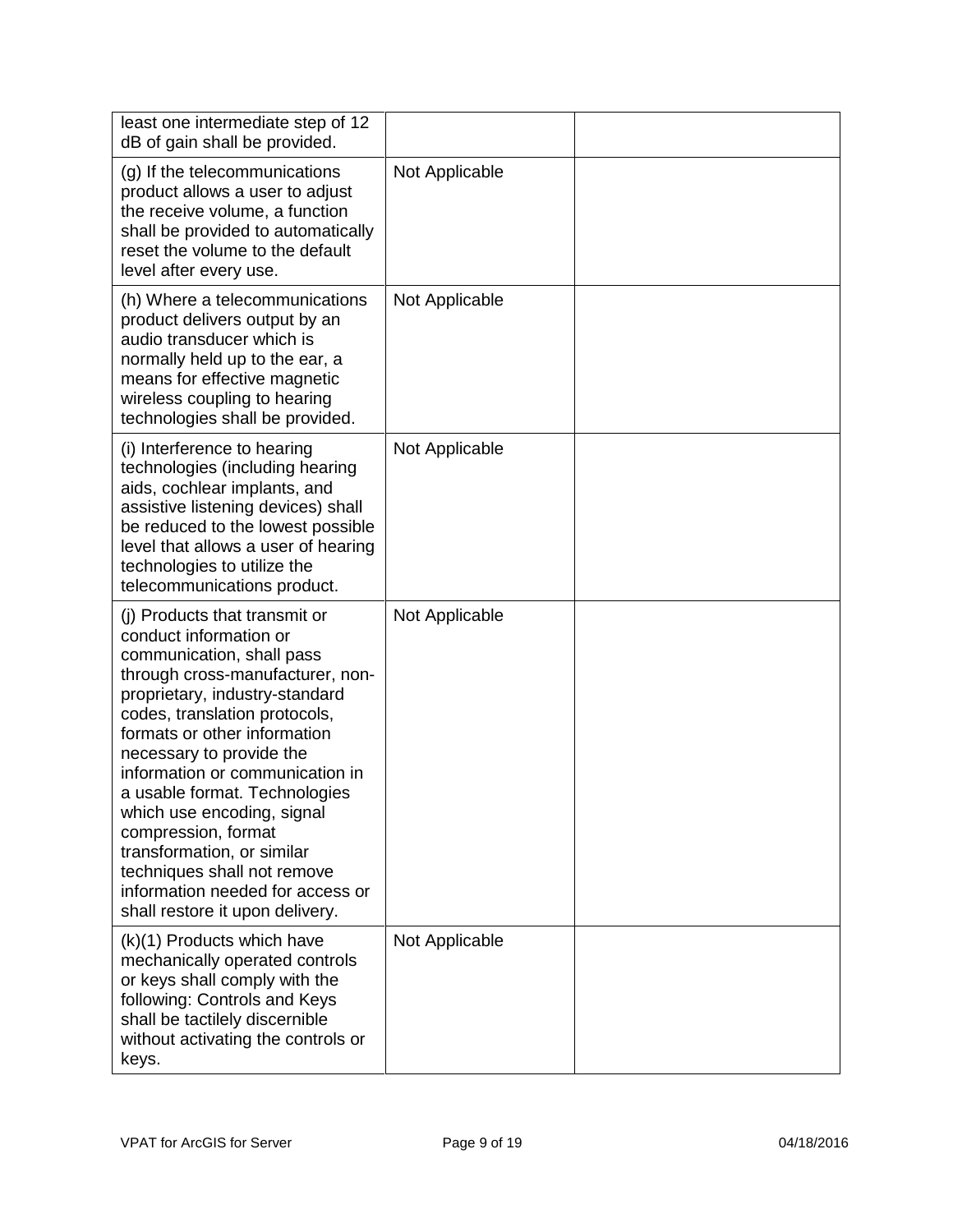| (k)(2) Products which have<br>mechanically operated controls<br>or keys shall comply with the<br>following: Controls and Keys<br>shall be operable with one hand<br>and shall not require tight<br>grasping, pinching, twisting of the<br>wrist. The force required to<br>activate controls and keys shall<br>be 5 lbs. (22.2N) maximum. |                |  |
|------------------------------------------------------------------------------------------------------------------------------------------------------------------------------------------------------------------------------------------------------------------------------------------------------------------------------------------|----------------|--|
| (k)(3) Products which have<br>mechanically operated controls<br>or keys shall comply with the<br>following: If key repeat is<br>supported, the delay before<br>repeat shall be adjustable to at<br>least 2 seconds. Key repeat rate<br>shall be adjustable to 2 seconds<br>per character.                                                | Not Applicable |  |
| (k)(4) Products which have<br>mechanically operated controls<br>or keys shall comply with the<br>following: The status of all locking<br>or toggle controls or keys shall be<br>visually discernible, and<br>discernible either through touch<br>or sound.                                                                               | Not Applicable |  |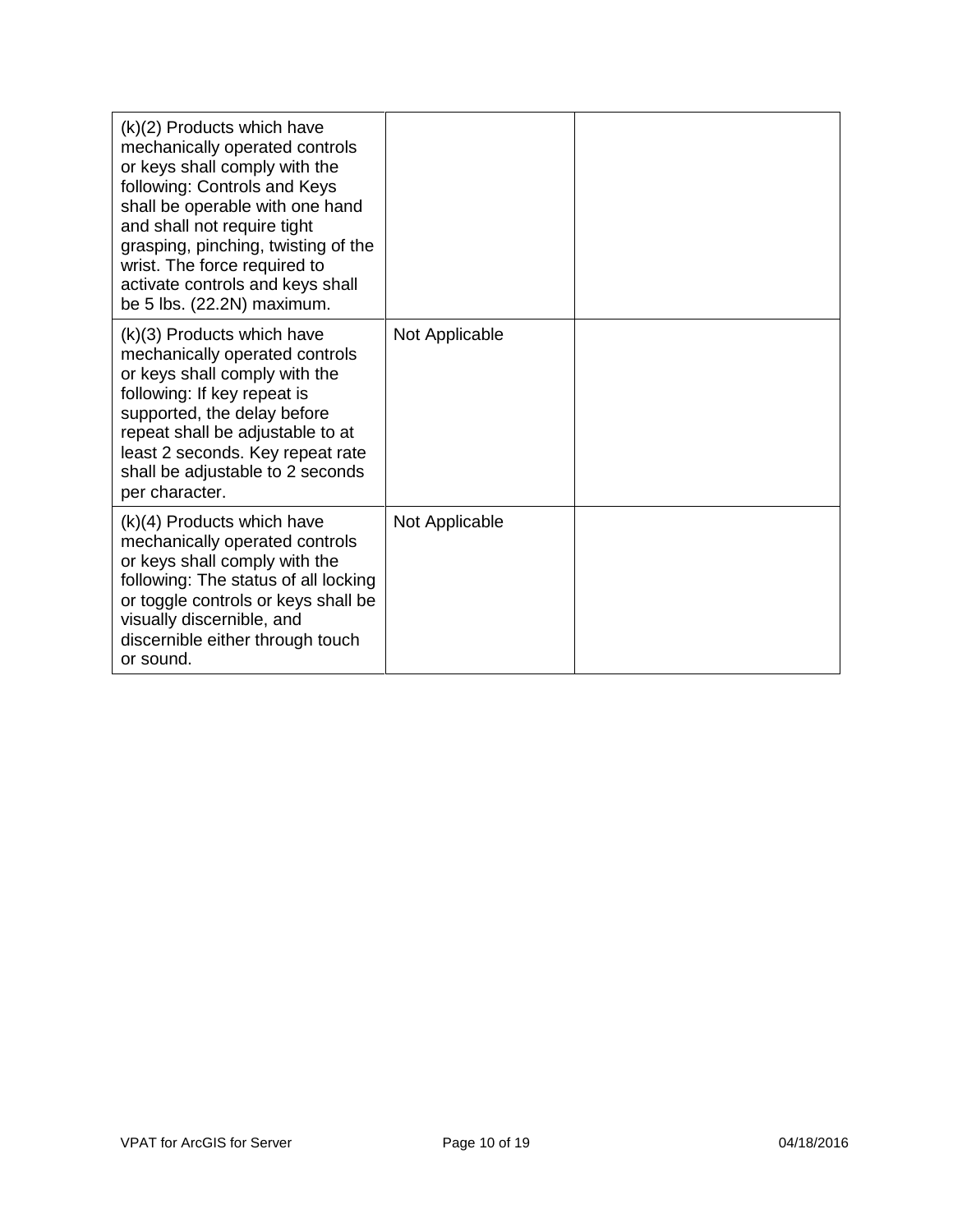| <b>Criteria</b>                                                                                                                                                                                                                                                                                                                                                                                                                                                                                                                                                                                                                                                                                                                                                                                                                                                                                                                                                           | <b>Supporting Features</b> | <b>Remarks and Explanations</b> |
|---------------------------------------------------------------------------------------------------------------------------------------------------------------------------------------------------------------------------------------------------------------------------------------------------------------------------------------------------------------------------------------------------------------------------------------------------------------------------------------------------------------------------------------------------------------------------------------------------------------------------------------------------------------------------------------------------------------------------------------------------------------------------------------------------------------------------------------------------------------------------------------------------------------------------------------------------------------------------|----------------------------|---------------------------------|
| a) All analog television displays<br>13 inches and larger, and<br>computer equipment that<br>includes analog television<br>receiver or display circuitry, shall<br>be equipped with caption<br>decoder circuitry which<br>appropriately receives, decodes,<br>and displays closed captions<br>from broadcast, cable, videotape,<br>and DVD signals. As soon as<br>practicable, but not later than<br>July 1, 2002, widescreen digital<br>television (DTV) displays<br>measuring at least 7.8 inches<br>vertically, DTV sets with<br>conventional displays measuring<br>at least 13 inches vertically, and<br>stand-alone DTV tuners, whether<br>or not they are marketed with<br>display screens, and computer<br>equipment that includes DTV<br>receiver or display circuitry, shall<br>be equipped with caption<br>decoder circuitry which<br>appropriately receives, decodes,<br>and displays closed captions<br>from broadcast, cable, videotape,<br>and DVD signals. | Not Applicable             |                                 |
| (b) Television tuners, including<br>tuner cards for use in computers,<br>shall be equipped with secondary<br>audio program playback circuitry.                                                                                                                                                                                                                                                                                                                                                                                                                                                                                                                                                                                                                                                                                                                                                                                                                            | Not Applicable             |                                 |
| (c) All training and informational<br>video and multimedia productions<br>which support the agency's<br>mission, regardless of format,<br>that contain speech or other<br>audio information necessary for<br>the comprehension of the<br>content, shall be open or closed<br>captioned.                                                                                                                                                                                                                                                                                                                                                                                                                                                                                                                                                                                                                                                                                   | Not Applicable             |                                 |
| (d) All training and informational<br>video and multimedia productions<br>which support the agency's                                                                                                                                                                                                                                                                                                                                                                                                                                                                                                                                                                                                                                                                                                                                                                                                                                                                      | Not Applicable             |                                 |

#### *Section 1194.24 Video and Multi-media Products – Detail*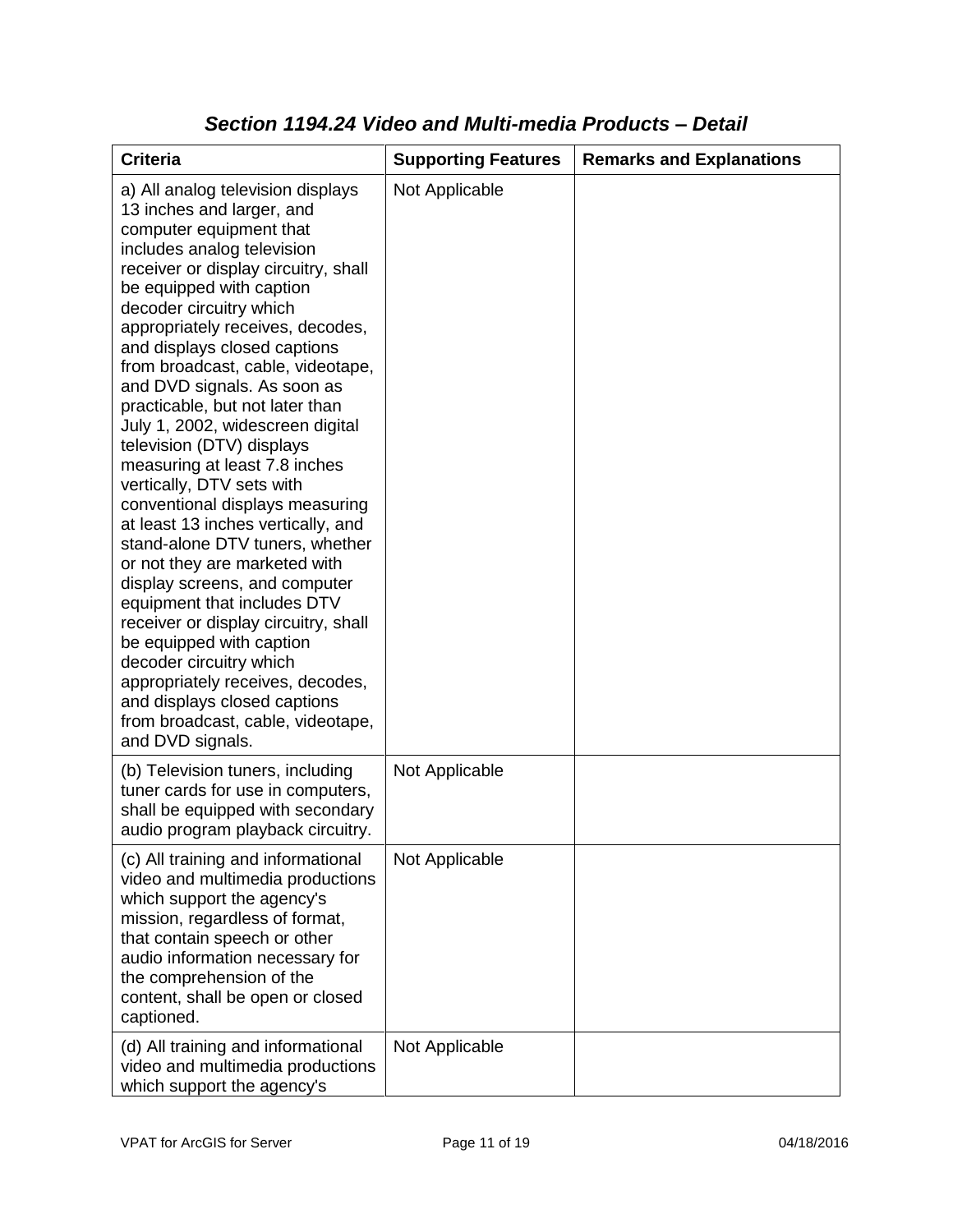| mission, regardless of format,<br>that contain visual information<br>necessary for the comprehension<br>of the content, shall be audio<br>described. |                |  |
|------------------------------------------------------------------------------------------------------------------------------------------------------|----------------|--|
| (e) Display or presentation of<br>alternate text presentation or<br>audio descriptions shall be user-<br>selectable unless permanent.                | Not Applicable |  |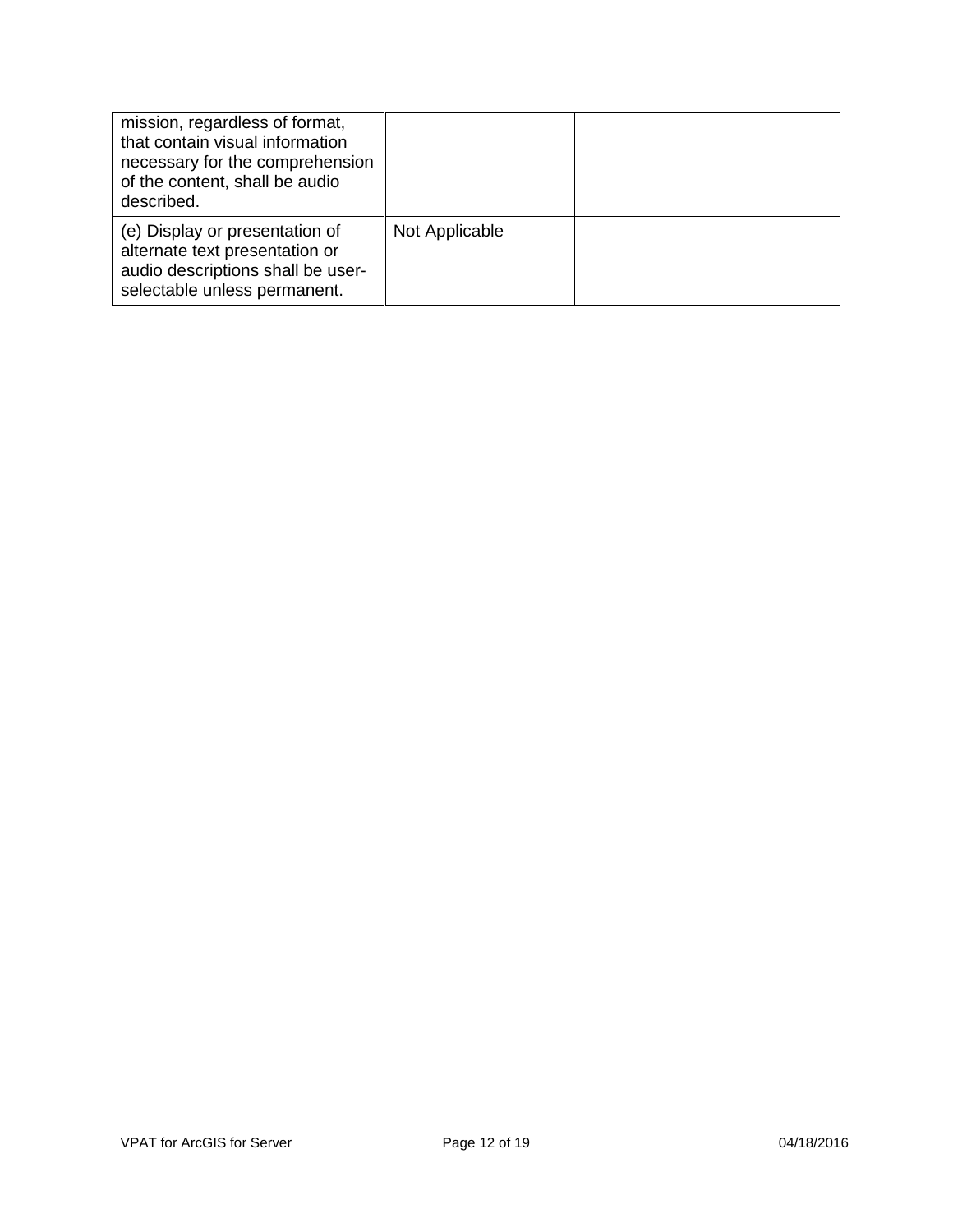### *Section 1194.25 Self-Contained, Closed Products – Detail*

| <b>Criteria</b>                                                                                                                                                                                                                                                                                                                                  | <b>Supporting Features</b> | <b>Remarks and Explanations</b> |
|--------------------------------------------------------------------------------------------------------------------------------------------------------------------------------------------------------------------------------------------------------------------------------------------------------------------------------------------------|----------------------------|---------------------------------|
| (a) Self contained products shall<br>be usable by people with<br>disabilities without requiring an<br>end-user to attach Assistive<br>Technology to the product.<br>Personal headsets for private<br>listening are not Assistive<br>Technology.                                                                                                  | Not Applicable             |                                 |
| (b) When a timed response is<br>required, the user shall be alerted<br>and given sufficient time to<br>indicate more time is required.                                                                                                                                                                                                           | Not Applicable             |                                 |
| (c) Where a product utilizes<br>touchscreens or contact-sensitive<br>controls, an input method shall<br>be provided that complies with<br>§1194.23 (k) (1) through (4).                                                                                                                                                                          | Not Applicable             |                                 |
| (d) When biometric forms of user<br>identification or control are used,<br>an alternative form of<br>identification or activation, which<br>does not require the user to<br>possess particular biological<br>characteristics, shall also be<br>provided.                                                                                         | Not Applicable             |                                 |
| (e) When products provide<br>auditory output, the audio signal<br>shall be provided at a standard<br>signal level through an industry<br>standard connector that will allow<br>for private listening. The product<br>must provide the ability to<br>interrupt, pause, and restart the<br>audio at any time.                                      | Not Applicable             |                                 |
| (f) When products deliver voice<br>output in a public area,<br>incremental volume control shall<br>be provided with output<br>amplification up to a level of at<br>least 65 dB. Where the ambient<br>noise level of the environment is<br>above 45 dB, a volume gain of at<br>least 20 dB above the ambient<br>level shall be user selectable. A | Not Applicable             |                                 |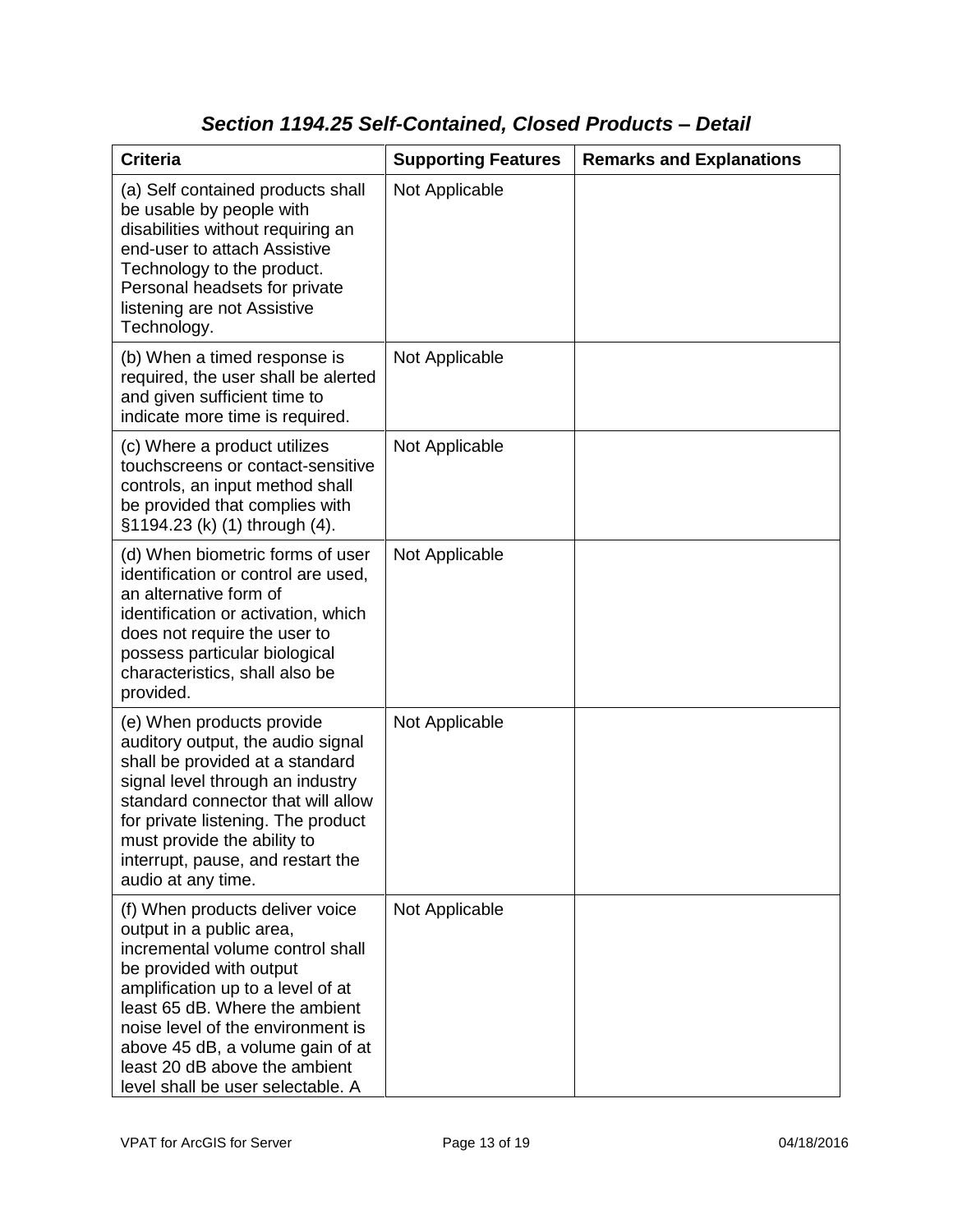| function shall be provided to<br>automatically reset the volume to<br>the default level after every use.                                                                                                                                                                                                                                                                                                                                                                                                                                                                          |                |  |
|-----------------------------------------------------------------------------------------------------------------------------------------------------------------------------------------------------------------------------------------------------------------------------------------------------------------------------------------------------------------------------------------------------------------------------------------------------------------------------------------------------------------------------------------------------------------------------------|----------------|--|
| (g) Color coding shall not be<br>used as the only means of<br>conveying information, indicating<br>an action, prompting a response,<br>or distinguishing a visual<br>element.                                                                                                                                                                                                                                                                                                                                                                                                     | Not Applicable |  |
| (h) When a product permits a<br>user to adjust color and contrast<br>settings, a range of color<br>selections capable of producing a<br>variety of contrast levels shall be<br>provided.                                                                                                                                                                                                                                                                                                                                                                                          | Not Applicable |  |
| (i) Products shall be designed to<br>avoid causing the screen to<br>flicker with a frequency greater<br>than 2 Hz and lower than 55 Hz.                                                                                                                                                                                                                                                                                                                                                                                                                                           | Not Applicable |  |
| (j) (1) Products which are<br>freestanding, non-portable, and<br>intended to be used in one<br>location and which have operable<br>controls shall comply with the<br>following: The position of any<br>operable control shall be<br>determined with respect to a<br>vertical plane, which is 48 inches<br>in length, centered on the<br>operable control, and at the<br>maximum protrusion of the<br>product within the 48 inch length<br>on products which are<br>freestanding, non-portable, and<br>intended to be used in one<br>location and which have operable<br>controls. | Not Applicable |  |
| (j)(2) Products which are<br>freestanding, non-portable, and<br>intended to be used in one<br>location and which have operable<br>controls shall comply with the<br>following: Where any operable<br>control is 10 inches or less<br>behind the reference plane, the<br>height shall be 54 inches<br>maximum and 15 inches                                                                                                                                                                                                                                                        | Not Applicable |  |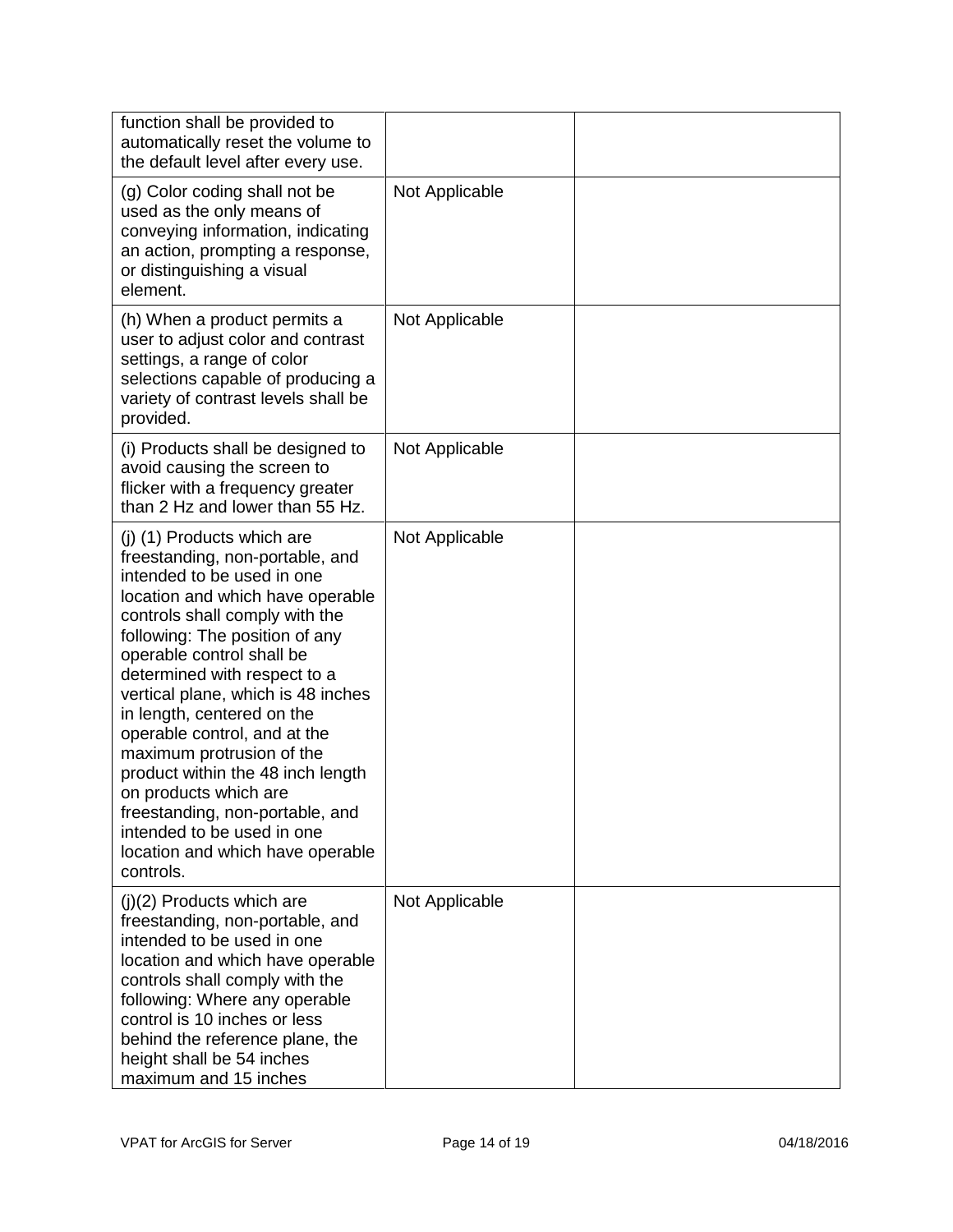| minimum above the floor.                                                                                                                                                                                                                                                                                                                                                                  |                |  |
|-------------------------------------------------------------------------------------------------------------------------------------------------------------------------------------------------------------------------------------------------------------------------------------------------------------------------------------------------------------------------------------------|----------------|--|
| $(j)(3)$ Products which are<br>freestanding, non-portable, and<br>intended to be used in one<br>location and which have operable<br>controls shall comply with the<br>following: Where any operable<br>control is more than 10 inches<br>and not more than 24 inches<br>behind the reference plane, the<br>height shall be 46 inches<br>maximum and 15 inches<br>minimum above the floor. | Not Applicable |  |
| $(i)(4)$ Products which are<br>freestanding, non-portable, and<br>intended to be used in one<br>location and which have operable<br>controls shall comply with the<br>following: Operable controls shall<br>not be more than 24 inches<br>behind the reference plane.                                                                                                                     | Not Applicable |  |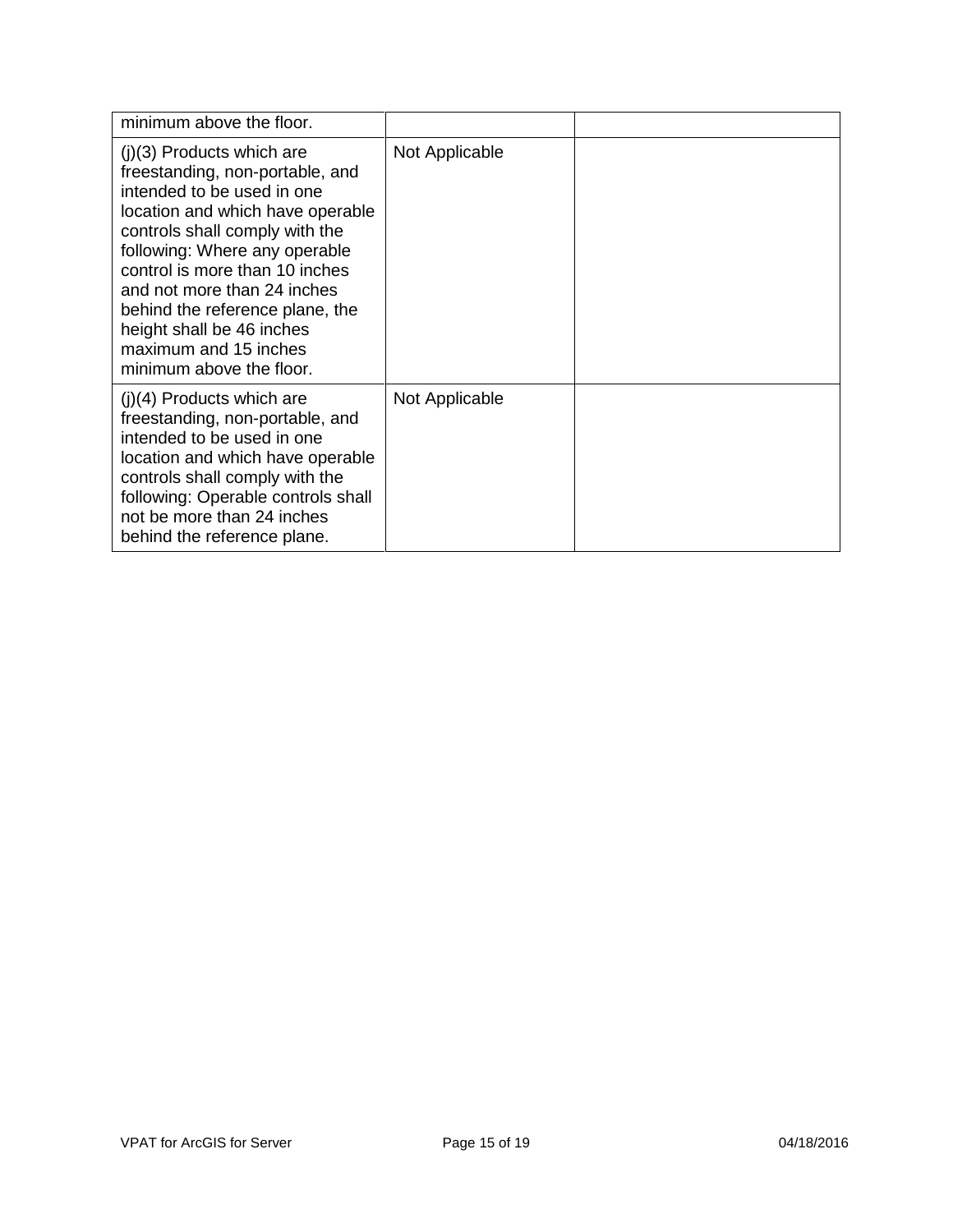| <b>Criteria</b>                                                                                                                                                                                                                                          | <b>Supporting Features</b> | <b>Remarks and Explanations</b> |
|----------------------------------------------------------------------------------------------------------------------------------------------------------------------------------------------------------------------------------------------------------|----------------------------|---------------------------------|
| (a) All mechanically operated<br>controls and keys shall comply<br>with §1194.23 (k) (1) through (4).                                                                                                                                                    | Not Applicable             |                                 |
| (b) If a product utilizes<br>touchscreens or touch-operated<br>controls, an input method shall<br>be provided that complies with<br>§1194.23 (k) (1) through (4).                                                                                        | Not Applicable             |                                 |
| (c) When biometric forms of user<br>identification or control are used,<br>an alternative form of<br>identification or activation, which<br>does not require the user to<br>possess particular biological<br>characteristics, shall also be<br>provided. | Not Applicable             |                                 |
| (d) Where provided, at least one<br>of each type of expansion slots,<br>ports and connectors shall<br>comply with publicly available<br>industry standards.                                                                                              | Not Applicable             |                                 |

# *Section 1194.26 Desktop and Portable Computers – Detail*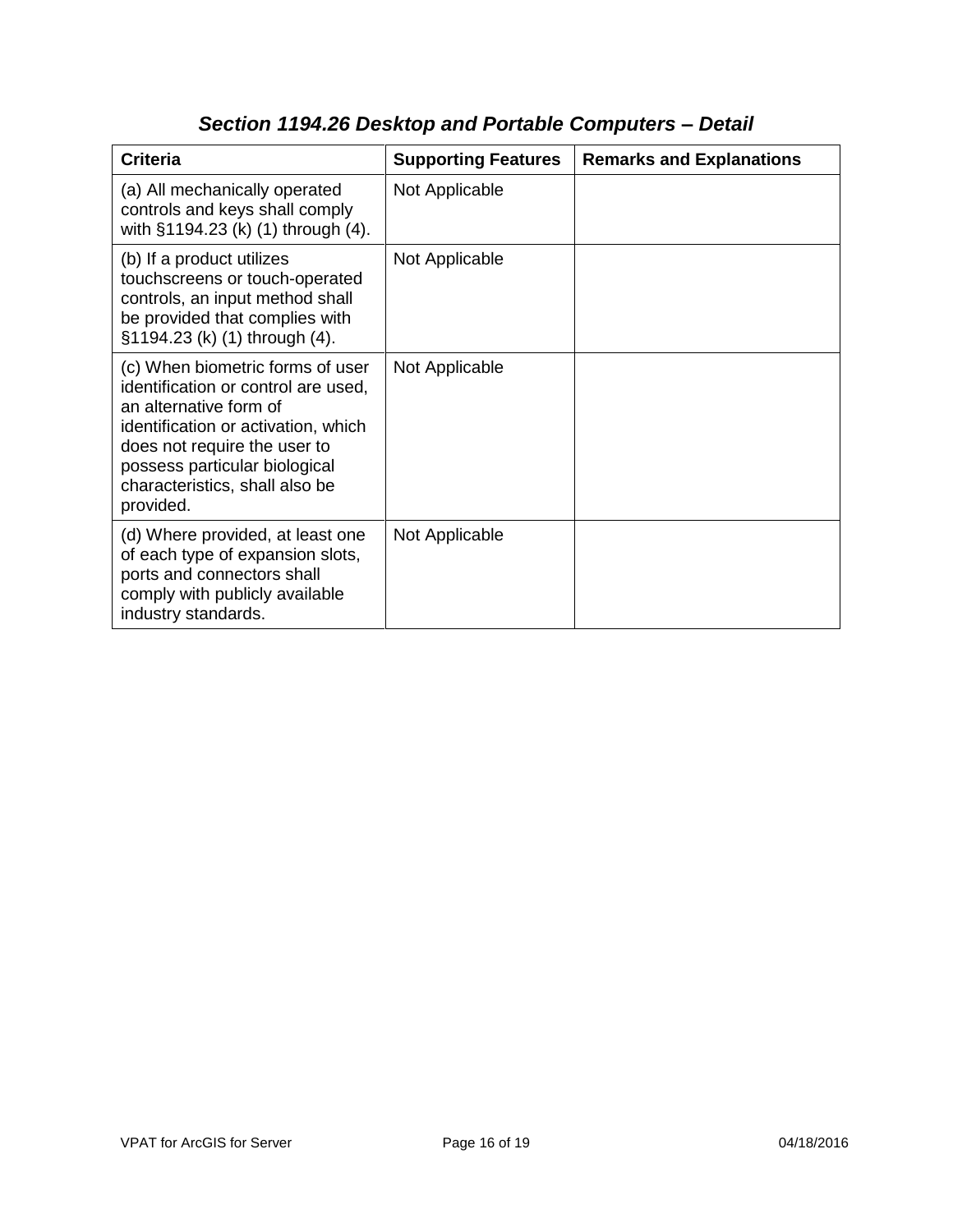### *Section 1194.31 Functional Performance Criteria – Detail*

| <b>Criteria</b>                                                                                                                                                                                                                                                                                                                        | <b>Supporting Features</b>                                           | <b>Remarks and Explanations</b>                                                                                                                                                                                                                                                                                                                                                                                                                              |
|----------------------------------------------------------------------------------------------------------------------------------------------------------------------------------------------------------------------------------------------------------------------------------------------------------------------------------------|----------------------------------------------------------------------|--------------------------------------------------------------------------------------------------------------------------------------------------------------------------------------------------------------------------------------------------------------------------------------------------------------------------------------------------------------------------------------------------------------------------------------------------------------|
| (a) At least one mode of<br>operation and information<br>retrieval that does not require<br>user vision shall be provided, or<br>support for Assistive Technology<br>used by people who are blind or<br>visually impaired shall be<br>provided.                                                                                        | Supports when<br>combined with<br>compatible Assistive<br>Technology | ArcGIS for Server can be used<br>by developers to build websites<br>with geospatial content. The<br>web developer may format<br>information so as to take<br>advantage of Assistive<br>Technology for the blind or<br>visually impaired through use of<br>the software.<br>Note: ArcGIS for Server<br>contains geographic information<br>system (GIS) technology that<br>captures, manages, and<br>analyzes data through digital                             |
|                                                                                                                                                                                                                                                                                                                                        |                                                                      | maps. Some aspects of a map<br>or of GIS software are inherently<br>visual/graphical.                                                                                                                                                                                                                                                                                                                                                                        |
| (b) At least one mode of<br>operation and information<br>retrieval that does not require<br>visual acuity greater than 20/70<br>shall be provided in audio and<br>enlarged print output working<br>together or independently, or<br>support for Assistive Technology<br>used by people who are visually<br>impaired shall be provided. | Supports when<br>combined with<br>compatible Assistive<br>Technology | The ArcGIS for Server software<br>supports Assistive Technology<br>on the client. For example, a<br>website map window containing<br>geographic information may<br>have zoom in features on a<br>map, scale changes, or a<br>magnifier window to make the<br>output more usable by people<br>who are visually impaired. The<br>web developer may format the<br>spatial content to support<br>Assistive Technology for the<br>visually impaired through SDKs. |
| (c) At least one mode of<br>operation and information<br>retrieval that does not require<br>user hearing shall be provided, or<br>support for Assistive Technology<br>used by people who are deaf or<br>hard of hearing shall be provided.                                                                                             | <b>Supports</b>                                                      | There is no reliance on hearing<br>to operate.                                                                                                                                                                                                                                                                                                                                                                                                               |
| (d) Where audio information is<br>important for the use of a<br>product, at least one mode of<br>operation and information<br>retrieval shall be provided in an<br>enhanced auditory fashion, or                                                                                                                                       | Not Applicable                                                       | There is no reliance on hearing<br>to operate.                                                                                                                                                                                                                                                                                                                                                                                                               |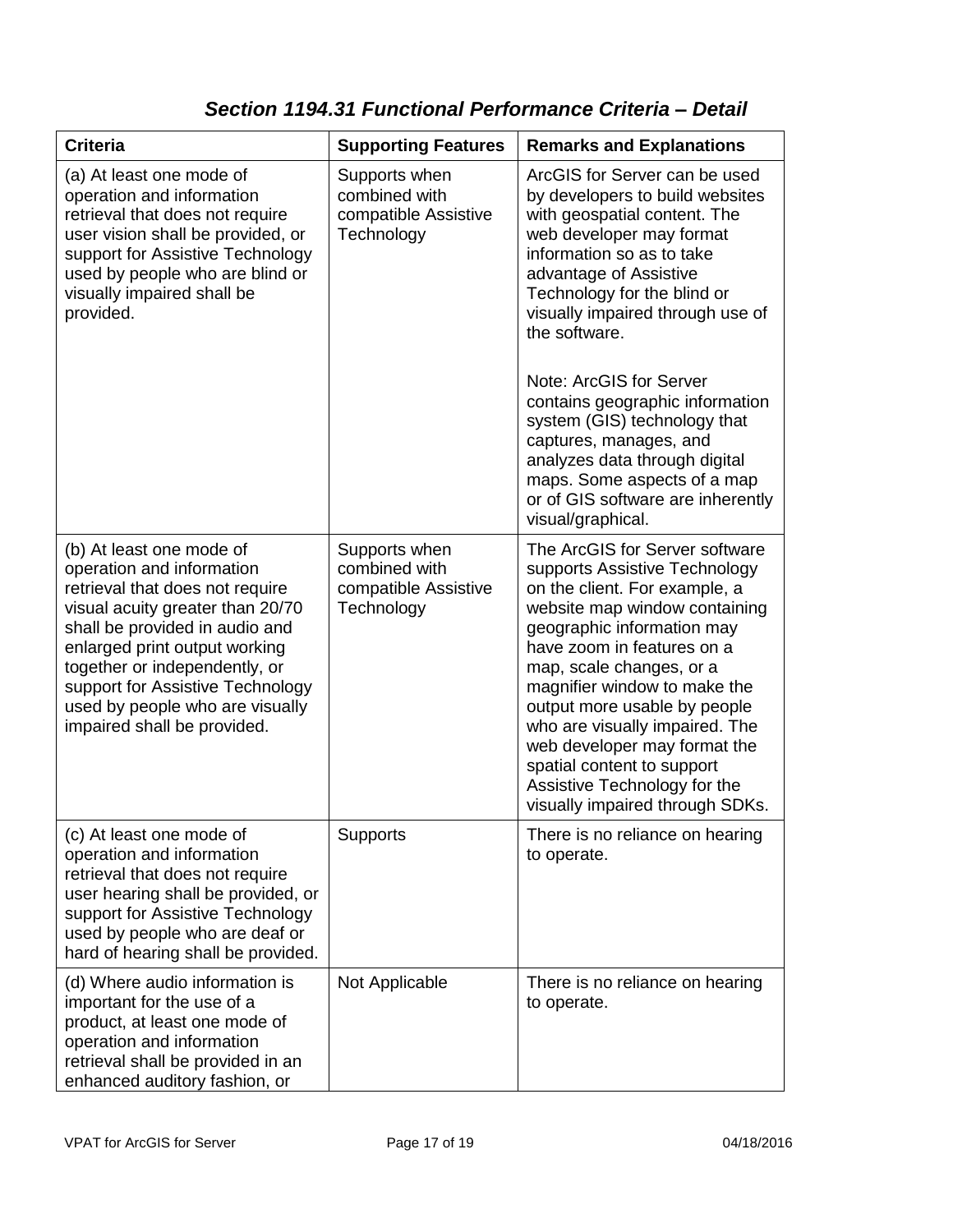| support for assistive hearing<br>devices shall be provided.                                                                                                                                                                 |                 |                                                                                                                                                                                                                             |
|-----------------------------------------------------------------------------------------------------------------------------------------------------------------------------------------------------------------------------|-----------------|-----------------------------------------------------------------------------------------------------------------------------------------------------------------------------------------------------------------------------|
| (e) At least one mode of<br>operation and information<br>retrieval that does not require<br>user speech shall be provided, or<br>support for Assistive Technology<br>used by people with disabilities<br>shall be provided. | <b>Supports</b> | There is no reliance on speech<br>to operate.                                                                                                                                                                               |
| (f) At least one mode of operation<br>and information retrieval that<br>does not require fine motor<br>control or simultaneous actions<br>and that is operable with limited<br>reach and strength shall be<br>provided.     | <b>Supports</b> | Operation and information<br>retrieval is dependent on<br>operating system settings and<br>configurations. The software<br>supports operating systems and<br>configurations designed to assist<br>users with accessibility. |